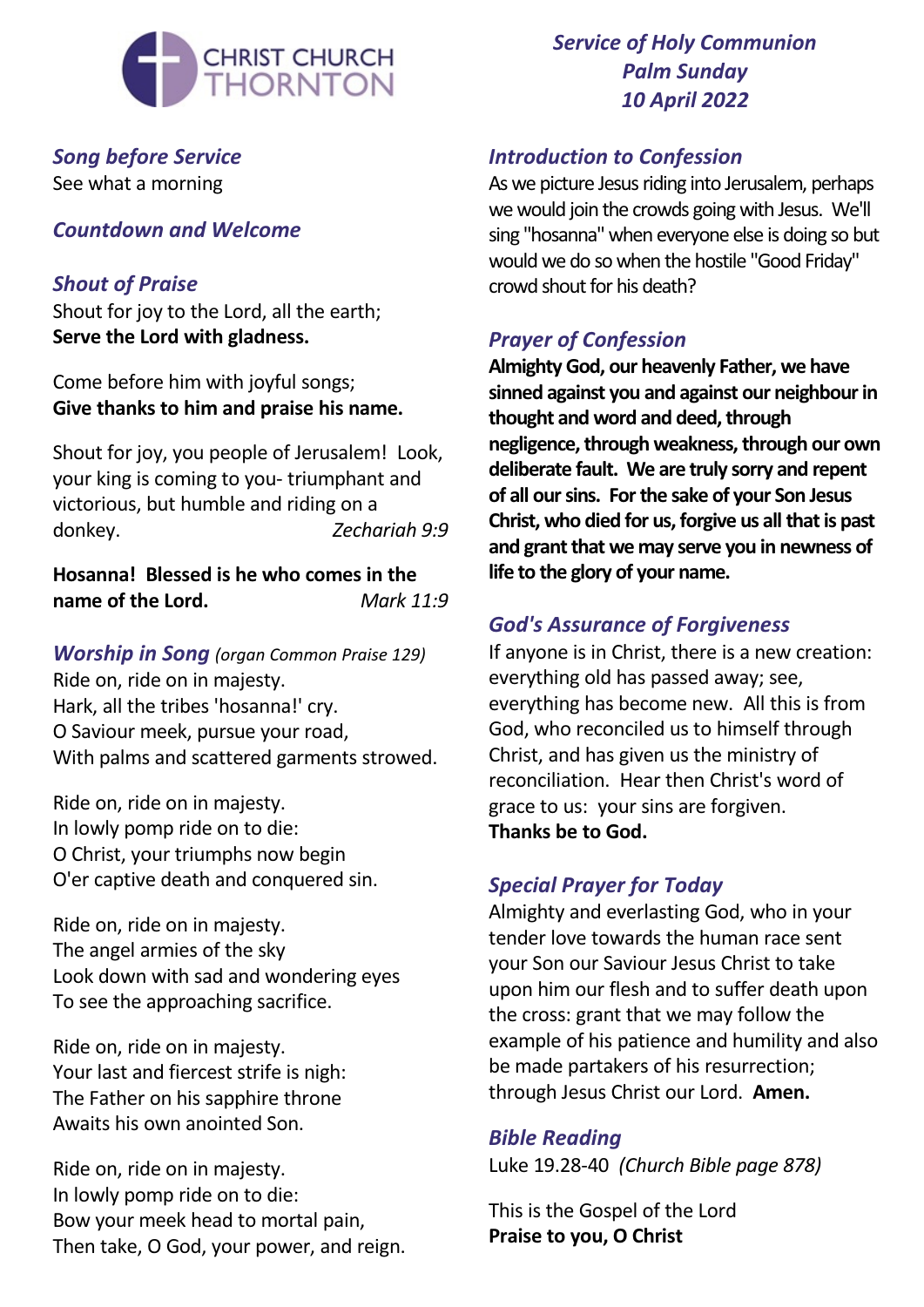### *Worship in Song (Music Group)*

Though the nations rage kingdoms rise and fall There is still one King reigning over all So I will not fear for this truth remains That my God is the Ancient of Days

 None above Him none before Him All of time in His hands For His throne it shall remain and ever stand All the power all the glory I will trust in His name For my God is the Ancient of days

Though the dread of night overwhelms my soul He is here with me, I am not alone O His love is sure and He knows my name For my God is the Ancient of Days

Though I may not see what the future brings I will watch and wait for the Saviour king Then my joy complete standing face to face In the presence of the Ancient of Days

### *Sermon*

# *An Affirmation of Faith*

Using words from Philippians chapter 2, let us declare our faith in Jesus Christ the Son of God:

**Though he was divine, he did not cling to equality withGod, but made himself nothing. Taking the form of a slave, he was born in human likeness. He humbled himself and was obedient to death, even the death of the cross. ThereforeGod hasraised him on high, and given him** the name above every name: that at the **name ofJesus every knee should bow, and every voice proclaim thatJesus Christis Lord,to the glory of God the Father. Amen.**

### *Prayers*

*At the end:* Merciful Father, **accept these prayers for the sake of your**

**Son, our Saviour Jesus Christ. Amen.**

## *The Peace*

Once we were far off, but now in union with Christ Jesus we have been brought near through the shedding of Christ's blood, for he is our peace.

The peace of the Lord be always with you **and also with you.**

# *Offertory Prayer*

**Everything in heaven and earth comes from you, Lord. We give you only whatis yours. May you be praised forever and ever. Amen.**

## *The Eucharistic Prayer*

The Lord be with you. **And also with you.**

Lift up your hearts. **We lift them to the Lord.**

Let us give thanks to the Lord our God. **It is right to give thanks and praise.**

Almighty God, good Father to us all, your face is turned towards your world. In love you gave us Jesus your Son to rescue us from sin and death. Your Word goes out to call us home to the city where angels sing your praise. We join with them in heaven's song:

### **Holy, holy, holy Lord, God of power and might, heaven and earth are full of your glory. Hosanna in the highest. Blessed is he who comes in the name of the Lord. Hosanna in the highest.**

Father of all, we give you thanks for every gift that comes from heaven. To the darkness Jesus came as your light. With signs of faith and words of hope he touched untouchables with love and washed the guilty clean.

This is his story.

### **This is our song: Hosanna in the highest.**

The crowds came out to see your Son, yet at the end they turned on him. On the night he was betrayed he came to table with his friends to celebrate the freedom of your people.

This is his story:

### **This is our song: Hosanna in the highest.**

Jesus blessed you, Father, for the food; he took bread, gave thanks, broke it and said: This is my body, given for you all. Jesus then gave thanks for the wine; he took the cup, gave it and said: This is my blood, shed for you all for the forgiveness of sins. Do this in remembrance of me.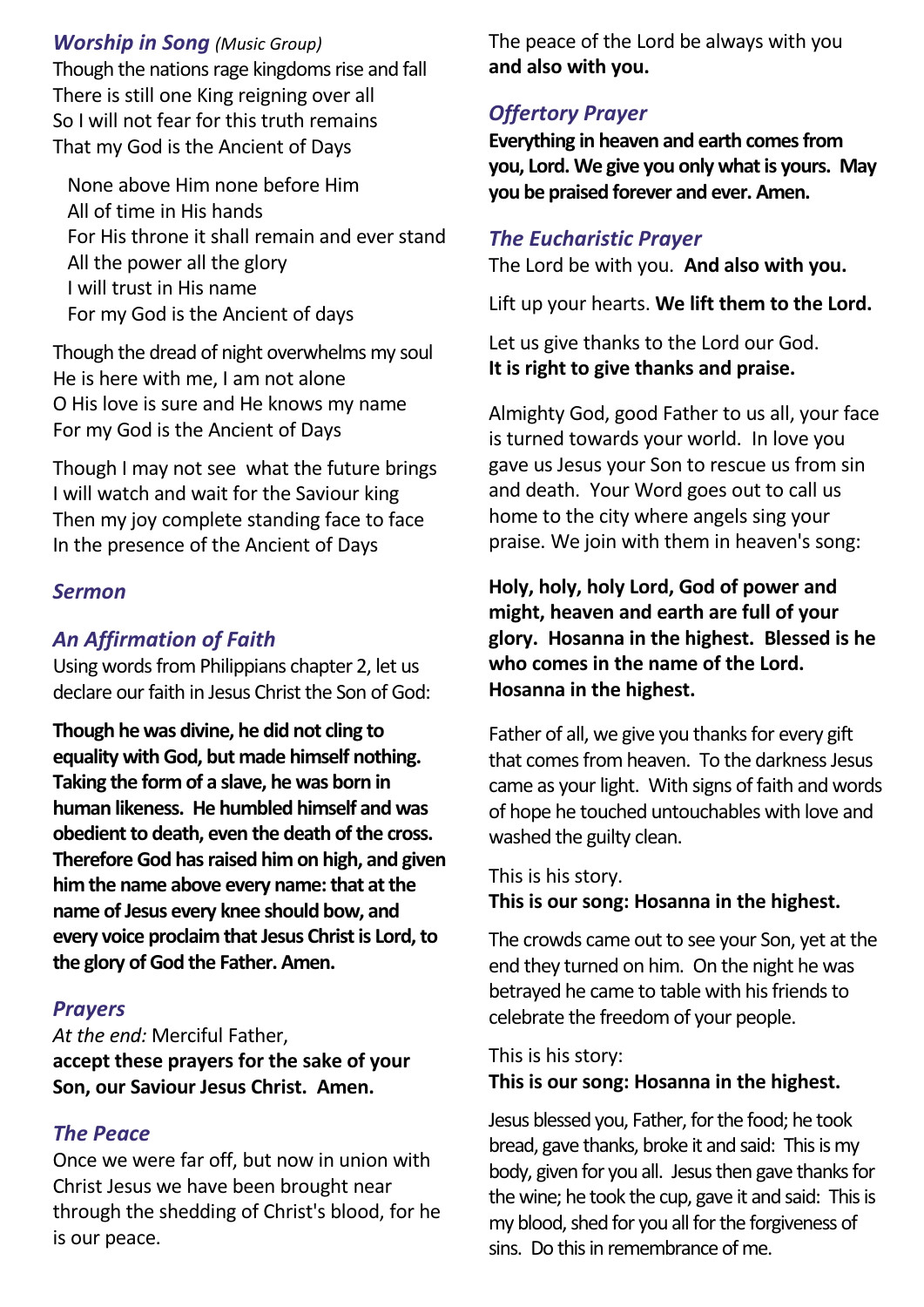#### This is our story: **This is our song: Hosanna in the highest.**

Therefore, Father, with this bread and this cup we celebrate the cross on which he died to set usfree. Defying death he rose again and is alive with you to plead for us and all the world.

#### This is our story:

#### **This is our song: Hosanna in the highest.**

Send your Spirit on us now that by these gifts we may feed on Christ with opened eyes and hearts on fire. May we and all who share thisfood offer ourselves to live for you and be welcomed at your feast in heaven where all creation worships you, Father, Son and Holy Spirit:

**Blessing and honour and glory and power be yours for ever and ever. Amen.**

## *The Lord's Prayer*

**Our Father in heaven, hallowed be your name, your kingdom come, your will be done, on earth as in heaven. Give us today our daily bread. Forgive us our sins as we forgive those who sin against us. Lead us not into temptation but deliver us from evil. For the kingdom, the power, and the glory are yours now and for ever. Amen.**

### *Breaking of the Bread*

Every time we eat this bread and drink this cup, **we proclaim the Lord's death until he comes.**

## *Giving of Communion*

Draw near with faith. Receive the body of our Lord Jesus Christ which he gave for you, and his blood which he shed for you. Eat and drink in remembrance that he died for you, and feed on him in your hearts by faith with thanksgiving.

### *We receive communion*

*Song during Communion (Music Group)* Behold the Lamb who bears our sins away Slain for us and we remember The promise made that all who come in faith Find forgiveness at the cross

So we share in this Bread of Life And we drink of His sacrifice As a sign of our bonds of peace Around the table of the King

The body of our Saviour Jesus Christ Torn for you eat and remember The wounds that heal the death that brings us life Paid the price to make us one So we share in this Bread of Life And we drink of His sacrifice As a sign of our bonds of love Around the table of the King

The blood that cleanses every stain of sin Shed for you drink and remember He drained death's cup that all may enter in To receive the life of God So we share in this Bread of Life And we drink of His sacrifice As a sign of our bonds of grace Around the table of the King

And so with thankfulness and faith we rise To respond and to remember Our call to follow in the steps of Christ As His body here on earth As we share in His suffering We proclaim Christ will come again And we'll join in the feast of heaven Around the table of the King

### *Song during Communion (organ CP109)*

It is a thing most wonderful Almost too wonderful to be That God's own Son should come fromheaven And die to save a child like me

And yet I know that it is true He chose a poor and humble lot And wept and toiled and mourned and died For love of those who loved Him not

I sometimes think about the cross And shut my eyes and try to see The cruel nails and crown of thorns And Jesus crucified for me